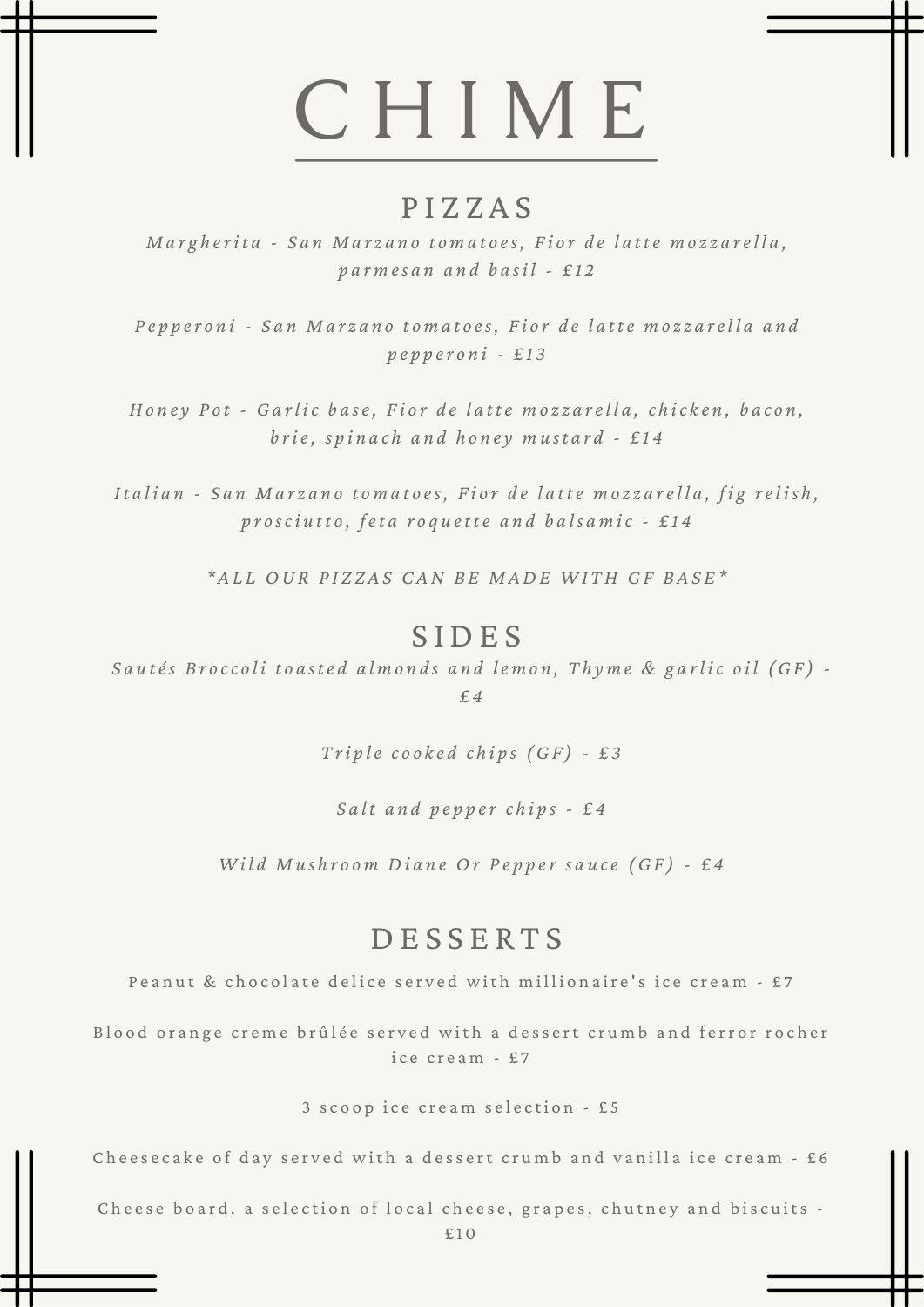### **STARTERS**

Homemade Focaccia, whipped chicken skin butter served with aged *b a ls a m ic - £ 5*

Smoked haddock, pancetta & chive fishcake served with Mojo sauce - £7

Salt & pepper chicken wings served with chilli aioli and plum *s a u ce (GF ) - £ 7*

Chicken liver parfait served with fig chutney & brioche croutes - £7

Garlic and rosemary studded camembert, apple and ale chutney, brioche croutes, balsamic and walnut crumble - £10

#### **MAINS**

1402 Cajun Rib Eye served with blue cheese sauce, braised rice, charred red chilli and Pak Choi (GF) - £30

802 Fillet served with dauphinoise, Peppercorn sauce, tender-stem broccoli, grilled tomato and crispy shallots  $(GF)$  - £32

Chicken stuffed with pepperoni, wrapped in pancetta served with roasted garlic potatoes, tender-stem broccoli & whole grain mustard *lee k cre a m s a u ce (GF ) - £ 1 8*

Tandoori half roast chicken served with crispy Bombay potatoes, pickled cucumber & mint sauce (GF) - £17

Salmon served with potato fondant, hollandaise sauce and tender*ste m b r o cc o l i (GF )- £ 1 8*

Beer battered catch of day served with minted peas, grilled lemon, *T a rter a n d p r o p er c h i p s (GF ) - £ 1 5*

602 Wagyu burger, gem lettuce, beef tomato, Caramelised onions, smoked cheese in a brioche bun served with Skin on Fires and *c o lesl aw - £ 1 5*

*C ris p y Sweet C h i l l i b eef st ir fr y - £ 1 5*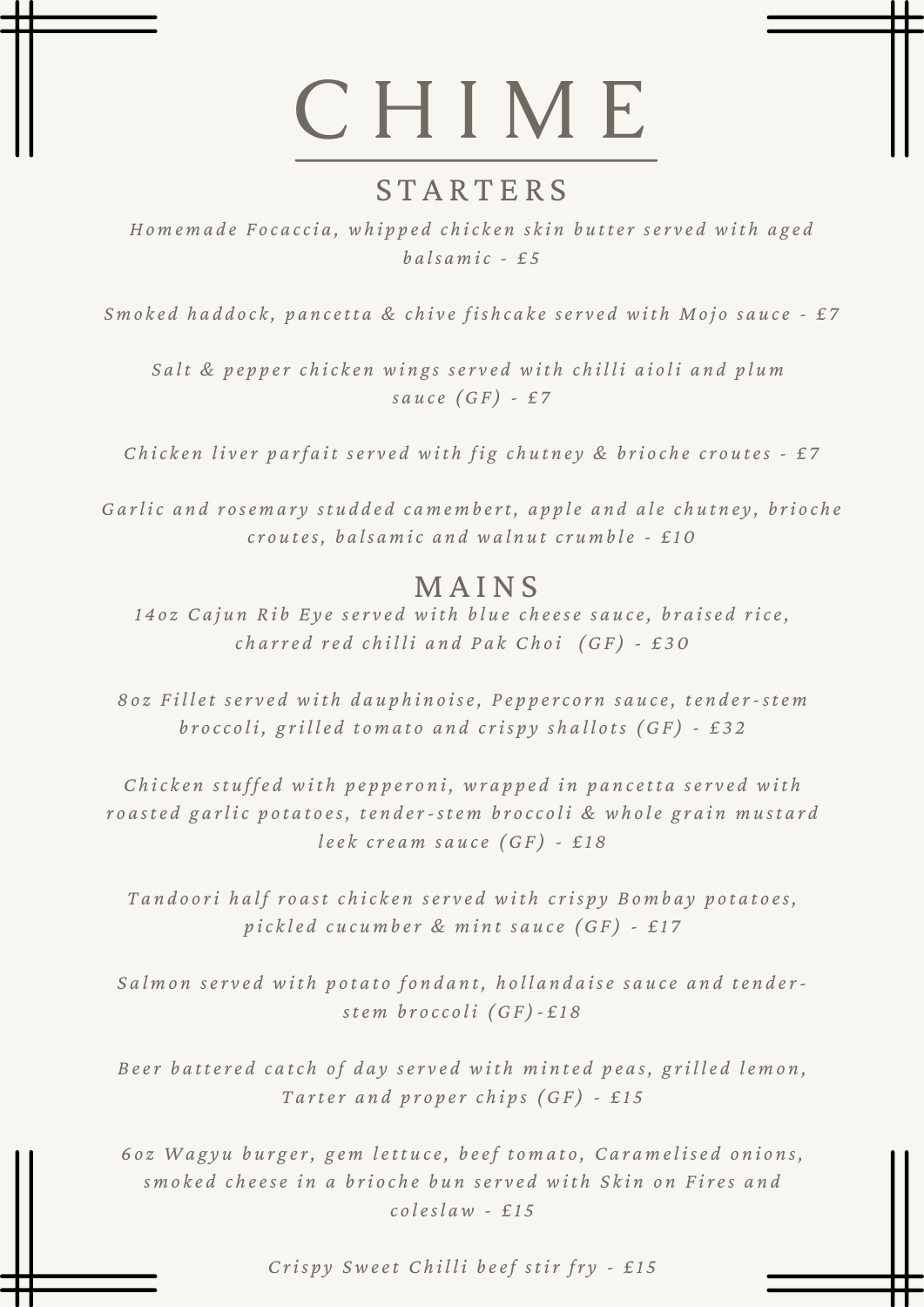### CHILDRENS MENU

Margherita Pizza - £6 Pepperoni Pizza - £6.50 Cheese Burger served with fries - £7 Grilled chicken burger with fries - £7 Fish goujons with fries  $-6.50$ Tomato Pappardelle - £5 (VG)

### LUNCH - FRIDAY & SATURDAY (12-4)

ALL SERVED WITH FRIES AND COLESLAW

Pulled chicken jalfrezi ciabatta - £7.50 Steak Stilton red onion ciabatta - £8 Falafel tomato vegan cheese - £7 Chime Fried Chicken Wrap - £7.25 Cajun chicken garlic mayo ciabatta - £7.50

OUR PIZZAS ARE ALSO AVAILABLE, PLEASE SEE MAIN MENU FOR **OPTIONS**